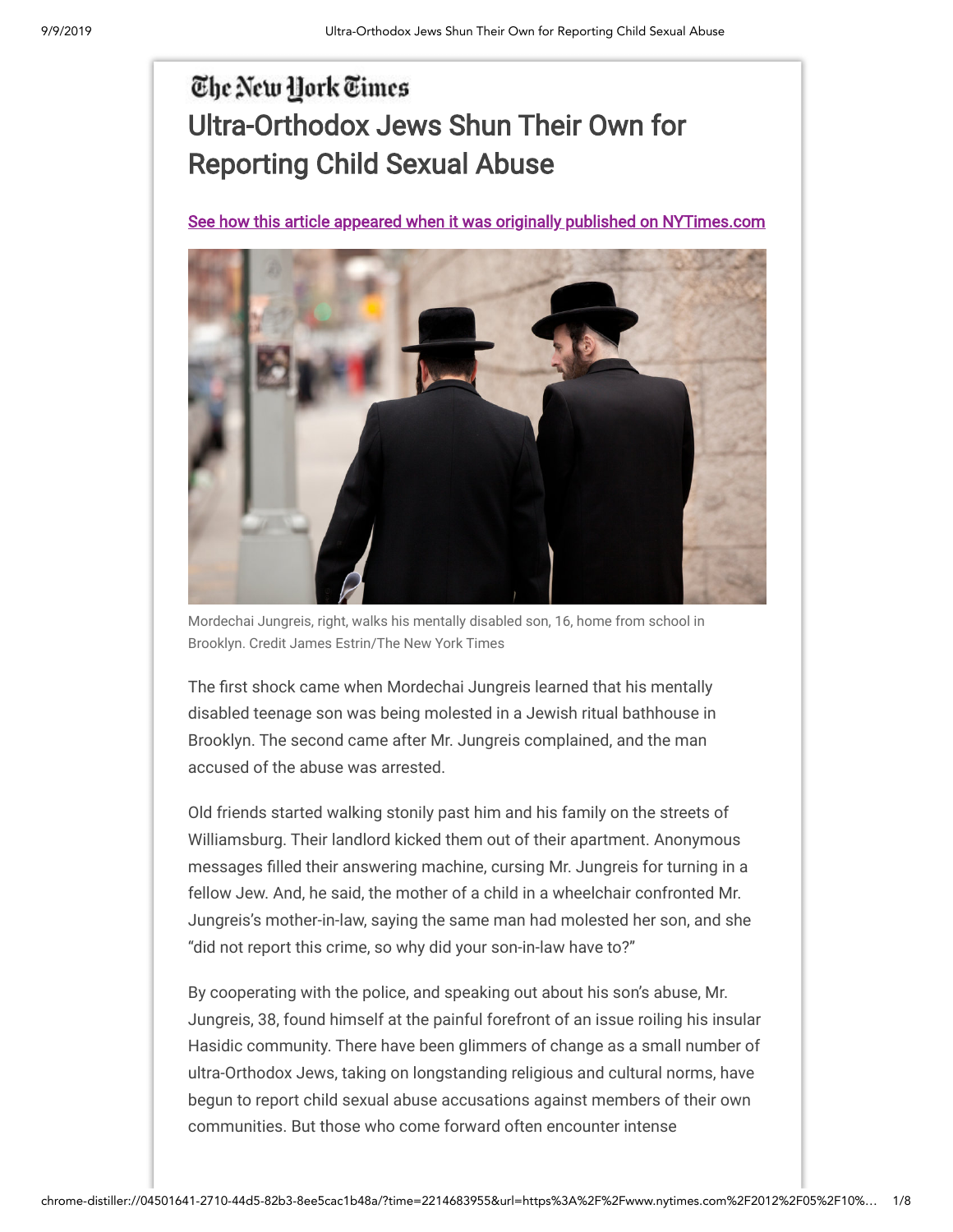intimidation from their neighbors and from rabbinical authorities, aimed at pressuring them to drop their cases.

Abuse victims and their families have been expelled from religious schools and synagogues, shunned by fellow ultra-Orthodox Jews and targeted for harassment intended to destroy their businesses. Some victims' families have been offered money, ostensibly to help pay for therapy for the victims, but also to stop pursuing charges, victims and victims' advocates said.

"Try living for one day with all the pain I am living with," Mr. Jungreis, spent and distraught, said recently outside his new apartment on Williamsburg's outskirts. "Did anybody in the Hasidic community in these two years, in Borough Park, in Flatbush, ever come up and look my son in the eye and tell him a good word? Did anybody take the courage to show him mercy in the street?"

A few blocks away, Pearl Engelman, a 64-year-old great-grandmother, said her community had failed her too. In 2008, her son, Joel, told rabbinical authorities that he had been repeatedly groped as a child by a school official at the United Talmudical Academy in Williamsburg. The school briefly removed the official but denied the accusation. And when Joel turned 23, too old to file charges under the state's statute of limitations, they returned the man to teaching.

"There is no nice way of saying it," Mrs. Engelman said. "Our community protects molesters. Other than that, we are wonderful."

## Keeping to Themselves

The New York City area is home to an estimated 250,000 ultra-Orthodox Jews the largest such community outside of Israel, and one that is growing rapidly because of its high birthrate. The community is concentrated in Brooklyn, where many of the ultra-Orthodox are Hasidim, followers of a fervent spiritual movement that began in 18th-century Europe and applies Jewish law to every aspect of life.

Their communities, headed by dynastic leaders called rebbes, strive to preserve their centuries-old customs by resisting the contaminating influences of the outside world. While some ultra-Orthodox rabbis now argue that a child molester should be reported to the police, others strictly adhere to an ancient prohibition against mesirah, the turning in of a Jew to non-Jewish authorities, and consider publicly airing allegations against fellow Jews to be chillul Hashem, a desecration of God's name.

There are more mundane factors, too. Some ultra-Orthodox Jews want to keep abuse allegations quiet to protect the reputation of the community, and the family of the accused. And rabbinical authorities, eager to maintain control,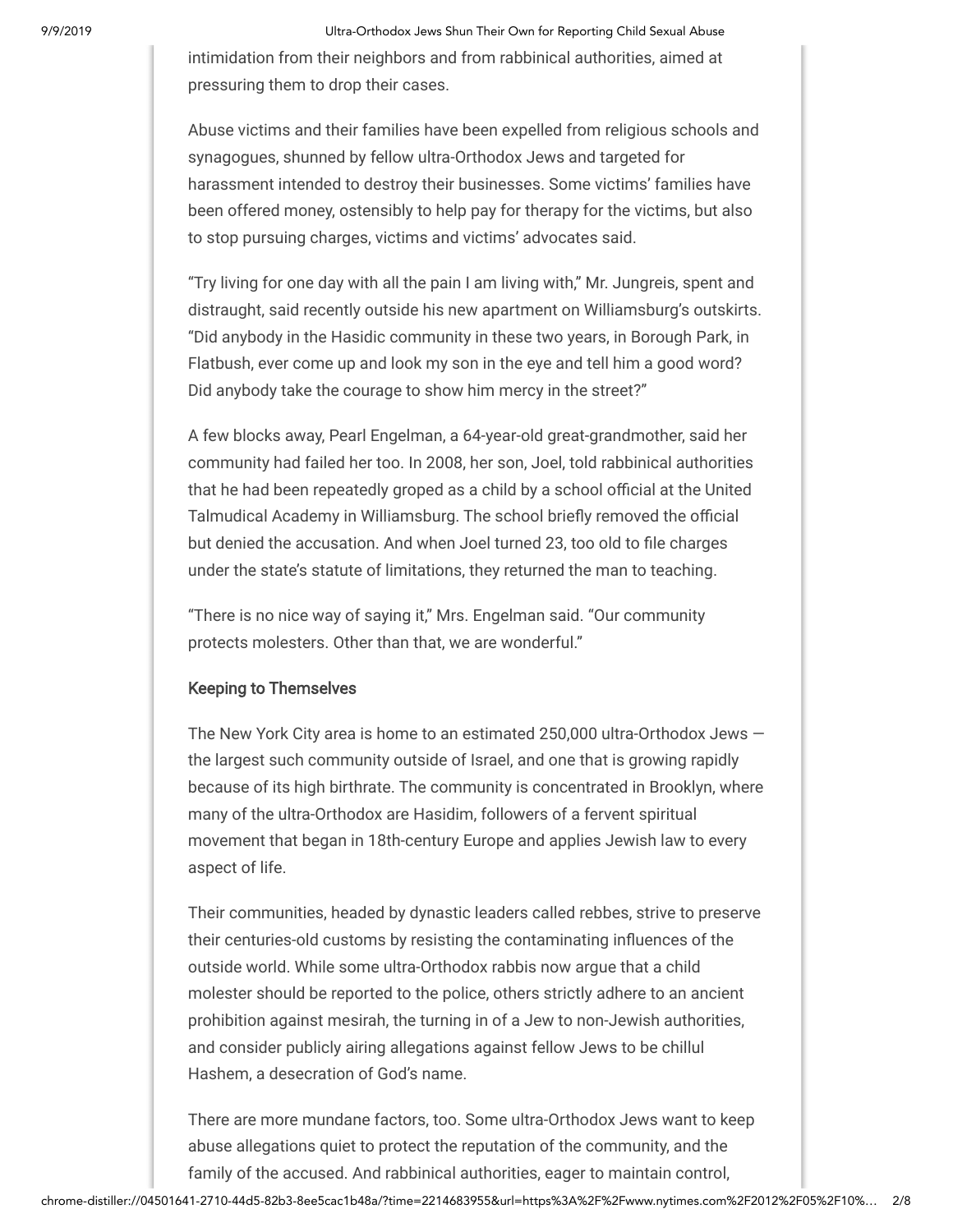worry that inviting outside scrutiny could erode their power, said Samuel Heilman, a professor of Jewish studies at Queens College.

"They are more afraid of the outside world than the deviants within their own community," Dr. Heilman said. "The deviants threaten individuals here or there, but the outside world threatens everyone and the entire structure of their world."

Scholars believe that abuse rates in the ultra-Orthodox world are roughly the same as those in the general population, but for generations, most ultra-Orthodox abuse victims kept silent, fearful of being stigmatized in a culture where the genders are strictly separated and discussion of sex is taboo. When a victim did come forward, it was generally to rabbis and rabbinical courts, which would sometimes investigate the allegations, pledge to monitor the accused, or order payment to a victim, but not refer the matter to the police.

"You can destroy a person's life with a false report," said Rabbi Chaim Dovid Zwiebel, the executive vice president of Agudath Israel of America, a powerful ultra-Orthodox organization, which last year said that observant Jews should not report allegations to the police unless permitted to do so by a rabbi.

Rabbinic authorities "recommend you speak it over with a rabbi before coming to any definitive conclusion in your own mind," Rabbi Zwiebel said.

When ultra-Orthodox Jews do bring abuse accusations to the police, the same cultural forces that have long kept victims silent often become an obstacle to prosecutions.

In Brooklyn, of the 51 molesting cases involving the ultra-Orthodox community that the district attorney's office says it has closed since 2009, nine were dismissed because the victims backed out. Others ended with plea deals because the victims' families were fearful.

"People aren't recanting, but they don't want to go forward," said Rhonnie Jaus, a sex crimes prosecutor in Brooklyn. "We've heard some of our victims have been thrown out of schools, that the person is shunned from the synagogue. There's a lot of pressure."

The degree of intimidation can vary by neighborhood, by sect and by the prominence of the person accused.

In August 2009, the rows in a courtroom at State Supreme Court in Brooklyn were packed with rabbis, religious school principals and community leaders. Almost all were there in solidarity with Yona Weinberg, a bar mitzvah tutor and licensed social worker from Flatbush who had been convicted of molesting two boys under age 14.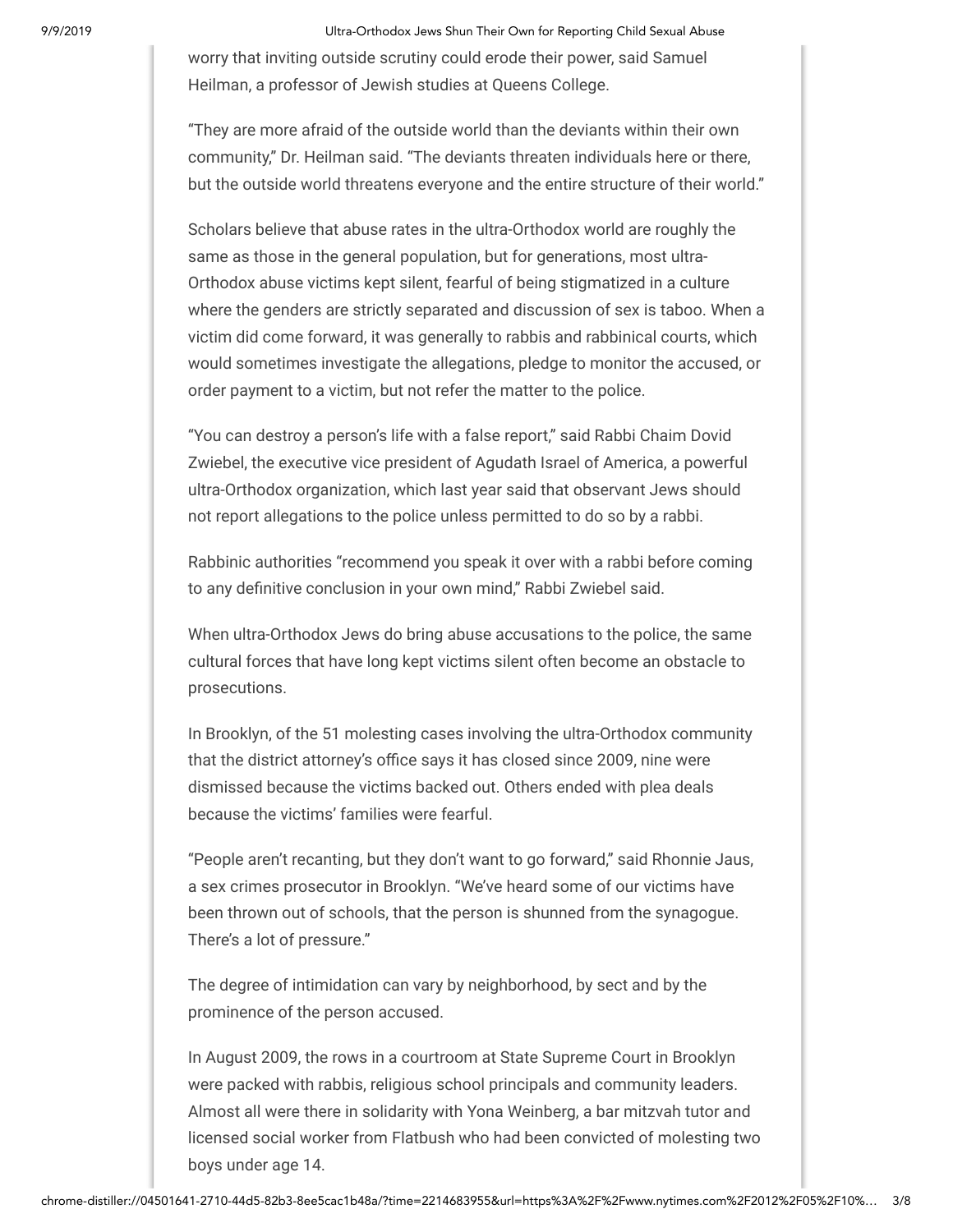Justice Guston L. Reichbach looked out with disapproval. He recalled testimony about how the boys had been kicked out of their schools or summer camps after bringing their cases, suggesting a "communal attitude that seeks to blame, indeed punish, victims." And he noted that, of the 90 letters he had received praising Mr. Weinberg, not one displayed "any concern or any sympathy or even any acknowledgment for these young victims, which, frankly, I find shameful."

"While the crimes the defendant stands convicted of are bad enough," the judge said before sentencing Mr. Weinberg to 13 months in prison, "what is even more troubling to the court is a communal attitude that seems to impose greater opprobrium on the victims than the perpetrator."

## Silenced by Fear

Intimidation is rarely documented, but just two weeks ago, a Hasidic woman from [Kiryas Joel](http://www.nytimes.com/2011/04/21/nyregion/kiryas-joel-a-village-with-the-numbers-not-the-image-of-the-poorest-place.html), N.Y., in Orange County, filed a startling statement in a criminal court, detailing the pressure she faced after telling the police that a Hasidic man had molested her son.

"I feel 100 percent threatened and very scared," she said in her statement. "I feel intimidated and worried about what the consequences are going to be. But I have to protect my son and do what is right."

Last year, her son, then 14, told the police that he had been offered \$20 by a stranger to help move some boxes, but instead, the man brought him to a motel in Woodbury, removed the boy's pants and masturbated him.

The police, aided by the motel's security camera, identified the man as Joseph Gelbman, then 52, of Kiamesha Lake, a cook who worked at a boys' school run by the Vizhnitz Hasidic sect. He was arrested, and the intimidation ensued. Rabbi Israel Hager, a powerful Vizhnitz rabbi in Monsey, N.Y., began calling the mother, asking her to cease her cooperation with the criminal case and, instead, to bring the matter to a rabbinical court under his jurisdiction, according to the mother's statement to the court. Rabbi Hager did not return repeated calls seeking comment.

"I said: 'Why? He might do this again to other children,' " the mother said in the statement. The mother, who asked that The New York Times not use her name to avoid identifying her son, told the police that the rabbi asked, "What will you gain from this if he goes to jail?" and said that, in a later call, he offered her \$20,000 to pay for therapy for her son if the charges were dropped.

On April 24, three days before the case was set for trial, the boy was expelled from his school. When the mother protested, she said, the principal threatened to report her for child abuse.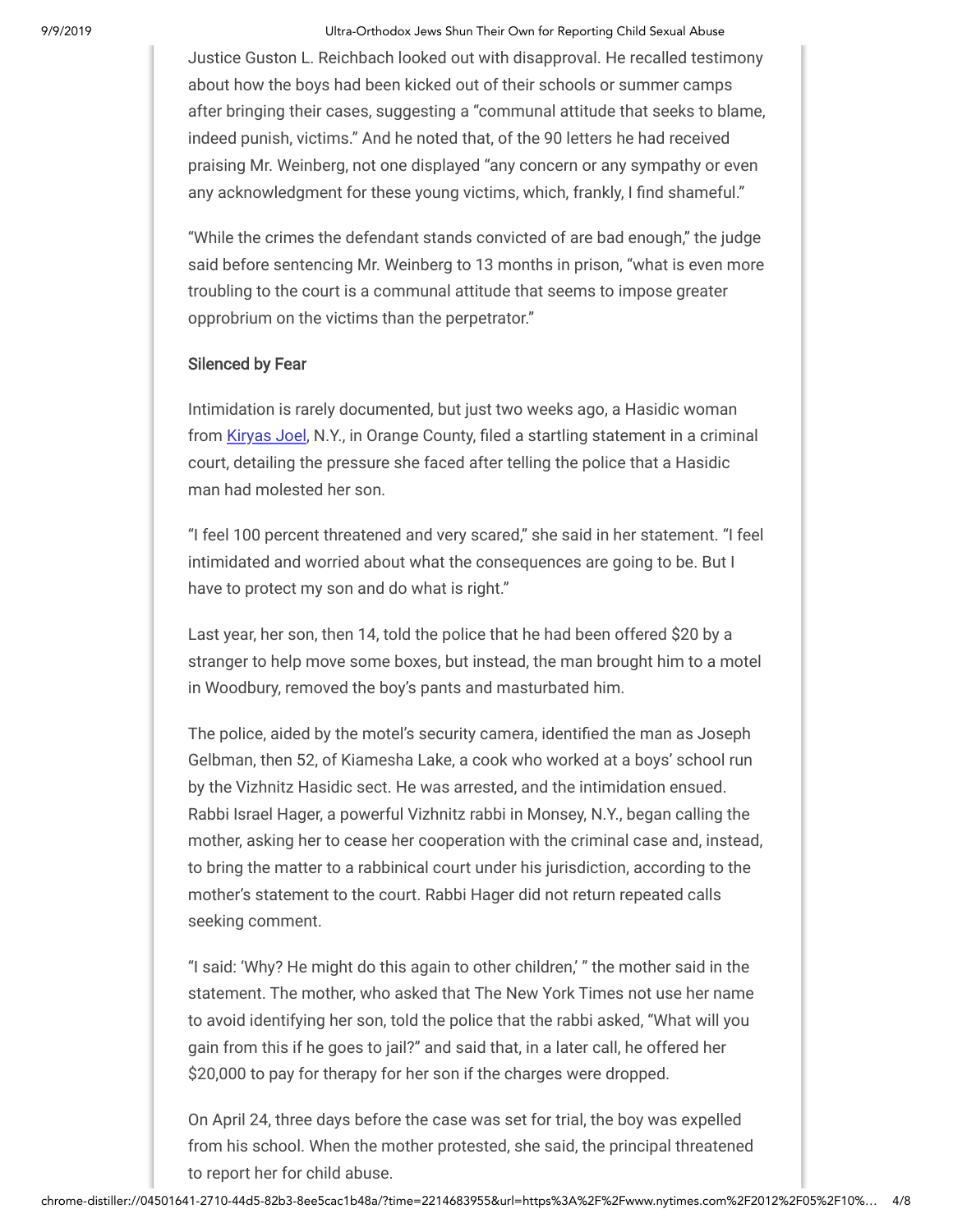Prosecutors, against the wishes of the boy's parents, settled the case on April 27. Mr. Gelbman was given three years' probation after pleading guilty to endangering the welfare of a child.

Mr. Jungreis, the Williamsburg father, had a similar experience. He first suspected that his son was being molested after he came home with blood in his underwear at age 12, and later was caught touching another child on the bus. But, Mr. Jungreis said, the school principal warned him to stay silent. Two years later, the boy revealed that he had been molested for years by a man he saw at a mikvah, a ritual bath that observant Jews visit for purification.

Mr. Jungreis, knowing the prohibition on calling secular authorities, asked several rabbis to help him report the abuse, but, he said, they told him they did not want to get involved. Ultimately, he found a rabbi who told him to take his son to a psychologist, who would be obligated to notify law enforcement. "That way you are not the moser," he said the rabbi told him, using the Hebrew word for informer. The police arrested Meir Dascalowitz, then 27, who is now awaiting trial.

Prosecution of intimidation is rare. Victims and their supporters say that is because rabbinical authorities are politically powerful; prosecutors say it is because there is rarely enough evidence to build a criminal case. "The intimidation often works, at least in the short run," said Laura Pierro, the head of the special victims unit at the Ocean County prosecutor's office in New Jersey.

In 2010, Ms. Pierro's agency indicted Shaul Luban for witness tampering: he had sent a threatening text message to multiple recipients, urging the Orthodox Jewish community of Lakewood, N.J., to pressure the family of an 11-year-old abuse victim not to cooperate with prosecutors. In exchange for having his record cleared, Mr. Luban agreed to spend about a year in a program for firsttime offenders.

Mr. Luban and others "wanted the phone to ring off the hook to withdraw the complaint from our office," the Ocean County prosecutor, Marlene Lynch Ford, said.

## Threats to Advocates

The small cadre of ultra-Orthodox Jews who have tried to call attention to the community's lack of support for sexual abuse victims have often been targeted with the same forms of intimidation as the victims themselves.

Rabbi Nuchem Rosenberg of Williamsburg, for example, has been shunned by communal authorities because he maintains [a telephone number](http://nochemrosenberg.blogspot.com/) that features his impassioned lectures in Yiddish, Hebrew and English imploring victims to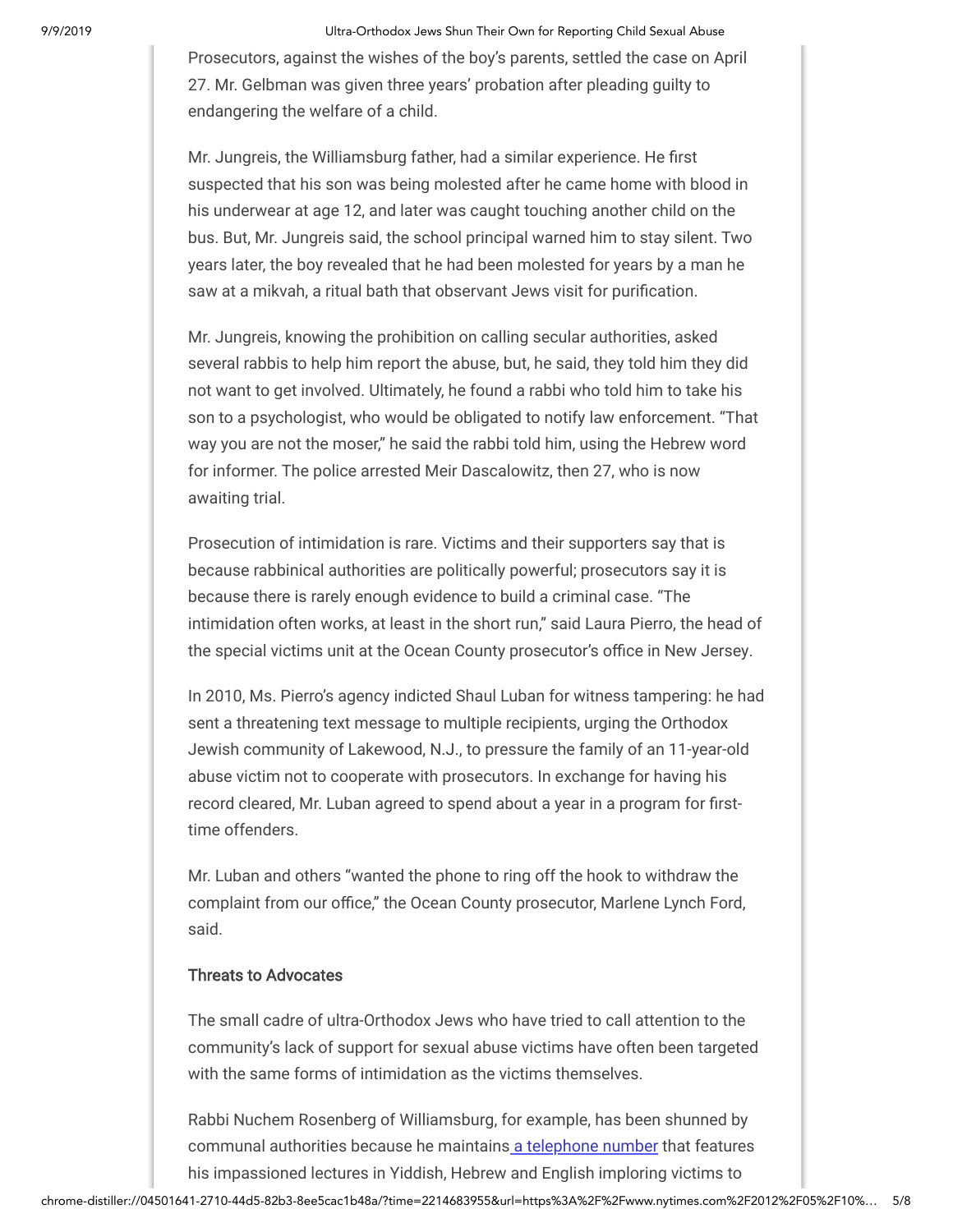call 911 and accusing rabbis of silencing cases. He also shows up at court hearings and provides victims' families with advice. His call-in line gets nearly 3,000 listeners a day.

In 2008, fliers were posted around Williamsburg denouncing him. One depicted a coiled snake, with Mr. Rosenberg's face superimposed on its head. "Nuchem Snake Rosenberg: Leave Tainted One!" it said in Hebrew. The local Satmar Hasidic authorities banned him from their synagogues, and a wider group of 32 prominent ultra-Orthodox rabbis and religious judges signed an order, published in a community newspaper, formally ostracizing him.

"The public must beware, and stay away from him, and push him out of our camp, not speak to him, and even more, not to honor him or support him, and not allow him to set foot in any synagogue until he returns from his evil ways," the order said in Hebrew.

"They had small children coming to my house and spitting on me and on my children and wife," Rabbi Rosenberg, 61, said in an interview.

Rabbi Tzvi Gluck, 31, of Queens, the son of a prominent rabbi and an informal liaison to secular law enforcement, began helping victims after he met troubled teenagers at [Our Place,](http://www.ourplaceny.org/index.html) a help center in Brooklyn, and realized that sexual abuse was often the root of their problems. It was when he began helping the teenagers report cases to the police that he also received threats.

In February, for example, he received a call asking him to urge an abuse victim to abandon a case. "A guy called me up and said: 'Listen, I want you to know that people on the street are talking about what they can do to hurt you nancially. And maybe speak to your children's schools, to get your kids thrown out of school.' "

Rabbi Gluck said he had helped at least a dozen ultra-Orthodox abuse victims bring cases to the Brooklyn district attorney in recent years, and each time, he said, the victim came under heavy pressure to back down. In a case late last year that did not get to the police, a 30-year-old molested a 14-year-old boy in a Jewish ritual bath in Brooklyn, and a rabbi "made the boy apologize to the molester for seducing him," he said.

"If a guy in our community gets diagnosed with cancer, the whole community will come running to help them," he said. "But if someone comes out and says they were a victim of abuse, as a whole, the community looks at them and says, 'Go jump in a lake.' "

## Traces of Change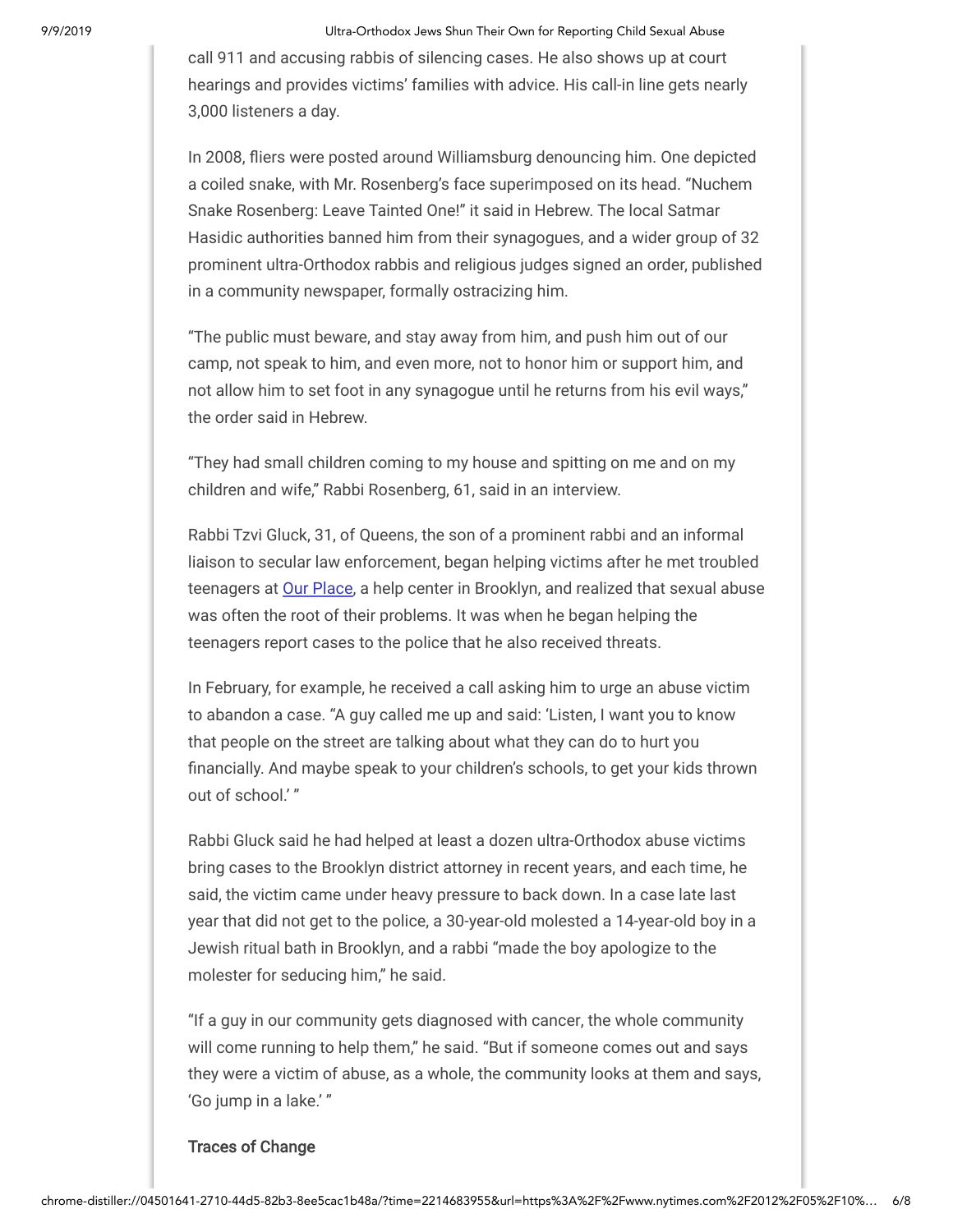Awareness of child sexual abuse is increasing in the ultra-Orthodox community. Since 2008, hundreds of adult abuse survivors have told their stories, mostly anonymously, on blogs and radio call-in shows, and to victims' advocates. Rabbi-vetted books like "Let's Stay Safe," aimed at teaching children what to do if they are inappropriately touched, are selling well.

The response by communal authorities, however, has been uneven.

In March, for example, Satmar Hasidic authorities in Williamsburg took what advocates said was an unprecedented step: They posted a Yiddish sign in synagogues warning adults and children to stay away from a community member who they said was molesting young men. But the sign did not urge victims to call the police: "With great pain we must, according to the request of the brilliant rabbis (may they live long and good lives), inform you that the young man," who was named, "is, unfortunately, an injurious person and he is a great danger to our community."

In Crown Heights, where the [Chabad-Lubavitch](http://lubavitch.com/) Hasidic movement has its headquarters, there has been more significant change. In July 2011, a religious court declared that the traditional prohibition against mesirah did not apply in cases with evidence of abuse. "One is forbidden to remain silent in such situations," said the ruling, signed by two of the court's three judges.

Since then, five molesting cases have been brought from the neighborhood  $-$ "as many sexual abuse-related arrests and reports as there had been in the past 20 years," said Eliyahu Federman, a lawyer who helps victims in Crown Heights, citing public information.

Mordechai Feinstein, 19, helped prompt the ruling by telling the Crown Heights religious court that he had been touched inappropriately at age 15 by Rabbi Moshe F. Keller, a Lubavitcher who ran a foundation for at-risk youth and whom Mr. Feinstein had considered his spiritual mentor.

Last week, Rabbi Keller was sentenced in Criminal Court to three years' probation for endangering the welfare of a child. And Mr. Feinstein, who is no longer religious, is starting a campaign to encourage more abuse victims to come forward. He is working with two prominent civil rights attorneys, Norman Siegel and Herbert Teitelbaum, who are asking lawyers to provide free assistance to abuse victims frustrated by their dealings with prosecutors.

"The community is a garden; there are a lot of beautiful things about it," Mr. Feinstein said. "We just have to help them weed out the garden and take out the things that don't belong there."

## Correction: May 11, 2012